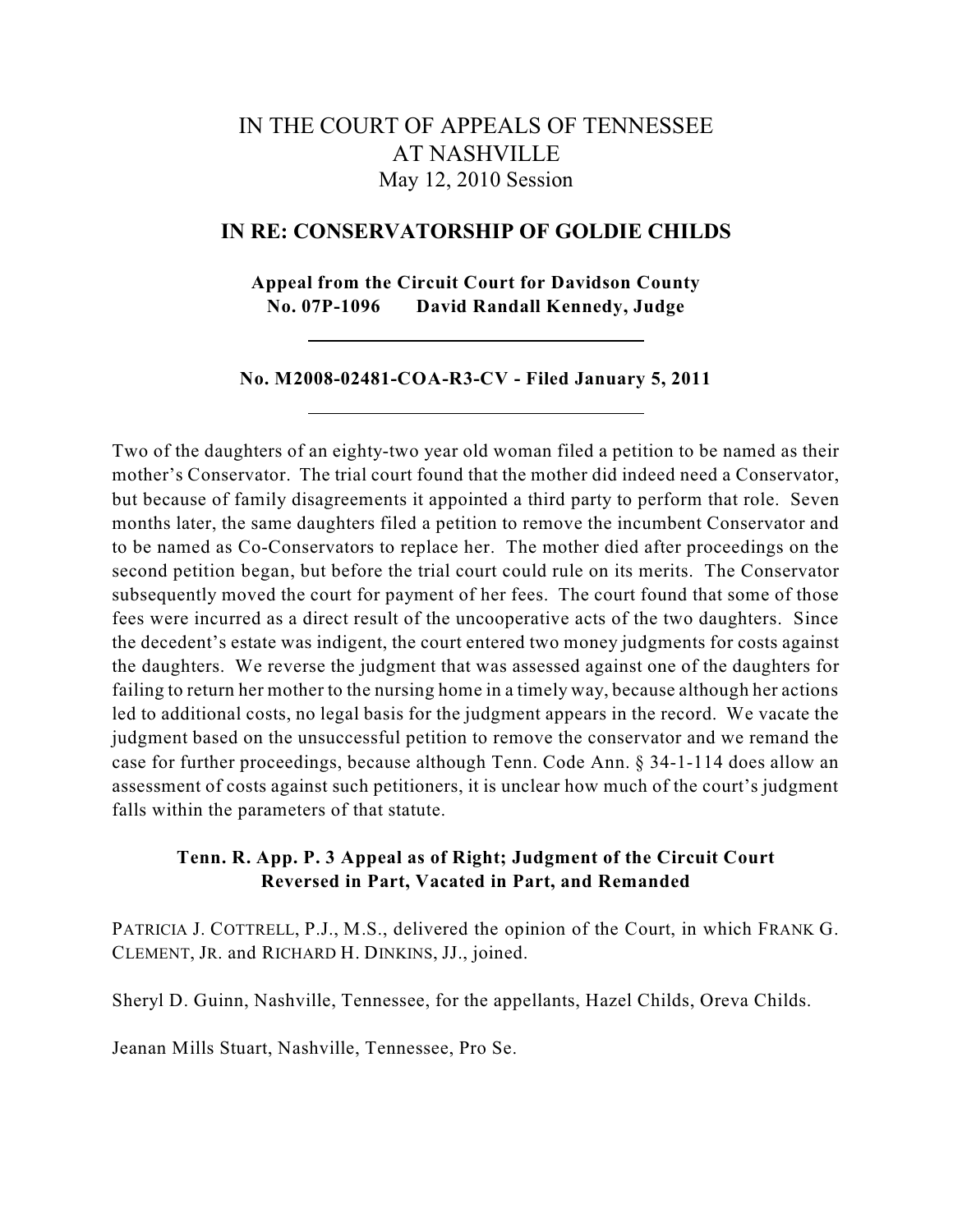#### **OPINION**

#### **I. BACKGROUND**

#### **1. The Appointment of a Conservator**

On July 13, 2007, Hazel and Oreva Childs filed a petition in the probate division of the Davidson County Circuit Court, asking the court to name them as co-Conservators for their widowed mother, eighty-two year old Goldie Childs. At the time, Goldie Childs was living in her own home with her son Edward, who had shared the home for many years. The petitioners asserted that their mother had been diagnosed with dementia, that she was no longer capable of managing her own affairs, and that they had already been acting as their mother's primary caretakers. Attached to the petition was a report from her treating physician, Dr. Viola Chen, which indicated that Goldie Childs was in need of a Conservator to act on her behalf.

The petition also listed the names and addresses of the eight children of Goldie Childs, and contained allegations of strong disagreements between some of them as to the best way to take care of their mother, especially in regard to her medical care.<sup>1</sup> It appears that Evelyn Childs and Charles Childs felt that their mother should not take the medication that Dr. Chen had prescribed to help her with her dementia, because of the serious adverse side effects it allegedly caused.<sup>2</sup> According to the petition, Dr. Chen agreed to a trial period during which Ms. Childs would not take the medicine, and that her mental condition deteriorated rapidly as a result. The petition also alleges that shortly after Ms. Childs was taken off her medication, Evelyn obtained a power of attorney from her, and moved her to "an undisclosed location."<sup>3</sup>

 ${}^{1}$ Because most of the family members involved in this case share the Childs surname, once we have identified them by their full names, we will refer to the children by their first names only to avoid redundancy, and we will refer to Goldie Childs as "Ms. Childs" or as "the ward"

<sup>&</sup>lt;sup>2</sup> According to the petition of Hazel and Oreva Childs, on one occasion, "Hazel Childs attempted to have her mother take some medication, but Edward Childs knocked it out of Hazel Childs' hands, telling Goldie Childs that Hazel was trying to poison her."

 $3$ The petitioners alleged that Charles would come to Ms. Childs' home in the afternoon or early evening, take her away, and then bring her back to her home at 9:00 or 10:00 at night. The Guardian ad Litem's report suggests that the "undisclosed location" was probably Evelyn's home.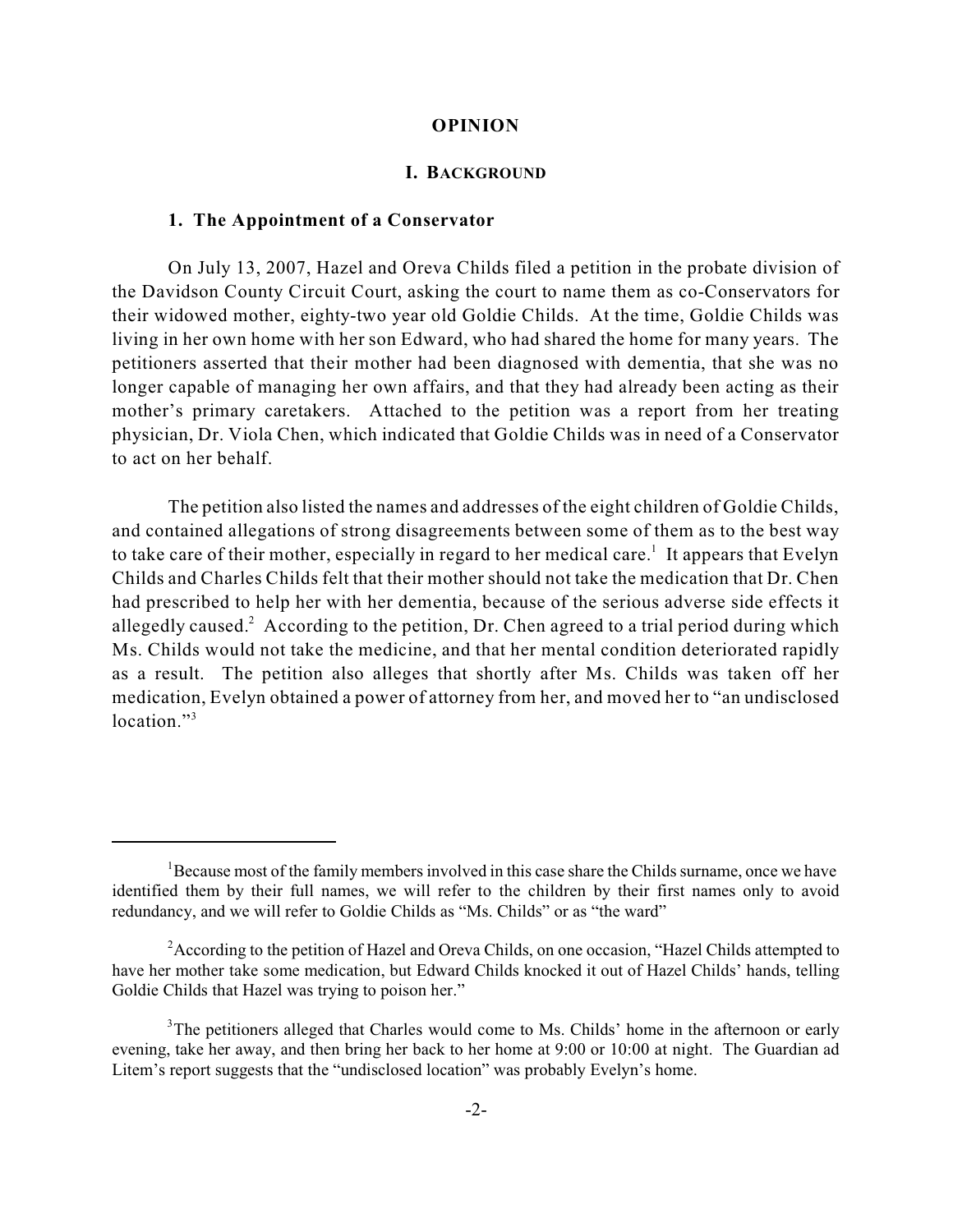The trial court appointed Wendell Dawson as Guardian ad Litem for Ms. Childs.<sup>4</sup> On August 6, 2007, Mr. Dawson filed a report with the trial court, which contained a detailed account of his meeting with Ms. Childs and of his meetings or telephone conversations with seven of her children. Mr. Dawson stated that he first spoke to Hazel and Oreva by phone, and that he got the impression from them that Evelyn, assisted by her brother Charles, was not interested in her mother's well-being.

Mr. Dawson subsequently met Evelyn and Charles at Evelyn's home, and was surprised to find that Evelyn's "demeanor and disposition was completely opposite the picture that had been painted by her sisters." He reported, among other things, that "she was very pleasant and informative and seemed loving toward their mother." His later interviews with Charles, with Edward, and with Patricia Childs indicated that Evelyn had always been kind and good to her mother, and that she had provided everyone in the family with financial assistance, including Hazel and Oreva. Edward and Patricia both stated that they did not believe Hazel and Oreva should be named as Conservators, and that in their opinion Evelyn was the better choice.

At the request of Mr. Dawson, his interview with Ms. Childs was conducted outside the presence of Evelyn and Charles, in the living room of Evelyn's home. While he found Ms. Childs to be pleasant and good-natured, he observed that she did not know her own age or address, did not recognize the name of Dr. Chen, and was unable to identify her children within five or ten minutes after they left the room. The Guardian ad Litem concluded that Ms. Childs was "very much in need of a Conservator to handle her affairs," and he observed that "Evelyn Childs appears best suited for the role, at least on an interim basis," but he suggested that if Evelyn was unwilling to accept such an appointment, a third party should be appointed as Conservator. *See* Tenn. Code Ann. § 34-3-103 (setting out the priority of persons to be considered for appointment as Conservator, "subject to the court's determination of what is in the best interests of the disabled persons").

The trial court conducted a hearing on August 8, 2007, during which it considered the petition and the report of the Guardian ad Litem and heard the statements of counsel and of the Guardian ad Litem as well as the testimony of witnesses. In an order filed on August 27, 2007, the court announced that it found Ms. Childs to be incapable of managing her estate or caring for herself. The court also noted that there was "family strife," and decided not appoint any family member as Conservator. Instead, the court named Jeanan Mills Stuart, the Public Guardian for Davidson County, as "the Conservator of the estate and of the person of Goldie Childs."

<sup>&</sup>lt;sup>4</sup>The appellate record does not contain a copy of the order appointing the Guardian ad Litem.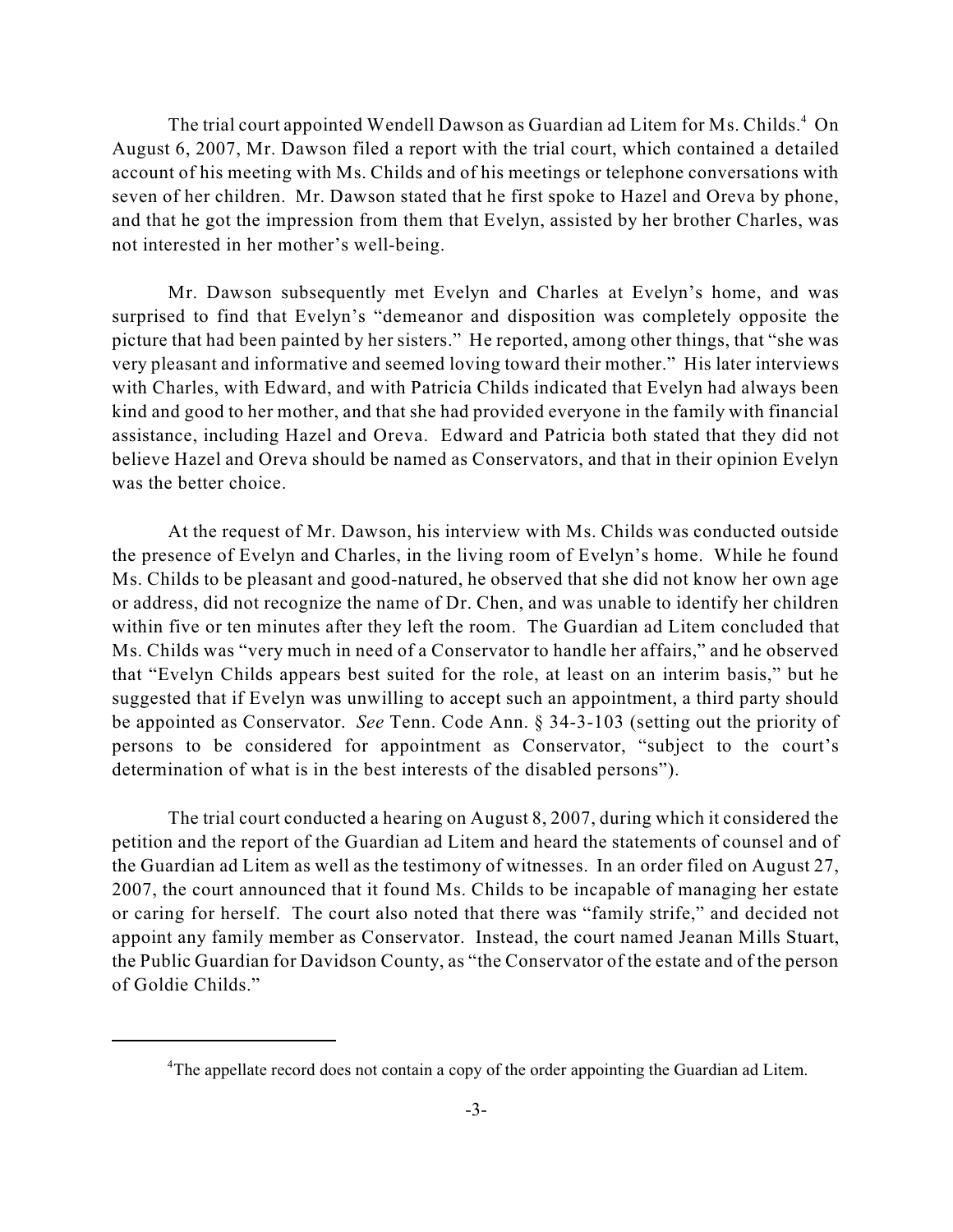The court also announced that Ms. Childs could continue to reside at her home, and that "[n]one of the family members shall swear, fight or engage in otherwise upsetting behavior in the presence of Goldie Childs." The power of attorney executed in favor of Evelyn Childs was revoked, and she was ordered to provide an accounting to the Conservator of all funds which she had spent. The Conservator was ordered to file a property management plan within sixty days. A status conference was scheduled for October 3, 2007.

#### **2. A Problem with Visitation**

The court heard from the Conservator and the attorneys for the parties at the scheduled status conference and found it to be in the best interest of Ms. Childs that she be admitted to Bordeaux Long Term Care. A status review was set for December 6, 2007. By the time of the status review, Ms. Childs was living at Bordeaux Long Term Care. The review dealt in large part with the need to fashion an appropriate visitation schedule for her children. Presumably for the purposes of spreading visitation out and reducing the possibility of an eruption of family tensions that might be upsetting for Ms. Childs to witness, the court decreed a weekly schedule of visitation for all family members to follow, which among other things prevented Hazel or Oreva's visits to their mother from overlapping with Evelyn's visits.

The most relevant part of the schedule for the purposes of this appeal, however, involves the Christmas holidays. Although there is no transcript of the status review hearing, the Conservator does not dispute the account of the judge's ruling from the bench that was asserted by Hazel and Oreva. The court decided to divide Christmas visitation with Ms. Childs equally between her children, and declared that Evelyn could pick up Ms. Childs on December 21 and keep her in her home until Christmas Day. On Christmas, Evelyn was to deliver Ms. Childs to Oreva's residence where she was to stay until December 29, when Oreva was to return her to Bordeaux Long Term Care.

After the hearing, but before an order was issued, the Conservator learned that Ms. Childs would have to be returned to Bordeaux Long Term Care on December 28 or she would lose her place there, as well as her Medicaid eligibility for care at that facility. The trial court's order, filed on December 20, 2007, therefore recited that "Oreva Childs shall return Goldie Childs to Bordeaux Long Term Care Friday, December 28, 2007 at 4:00 p.m." Since Judge Kennedy was out of town on December 20, Judge Kurtz signed the order by interchange.

It is unclear exactly when Oreva Childs received a copy of the trial court's order of December 20. In any event, she immediately became suspicious because the date she was ordered to return her mother differed from the date that she remembered the trial court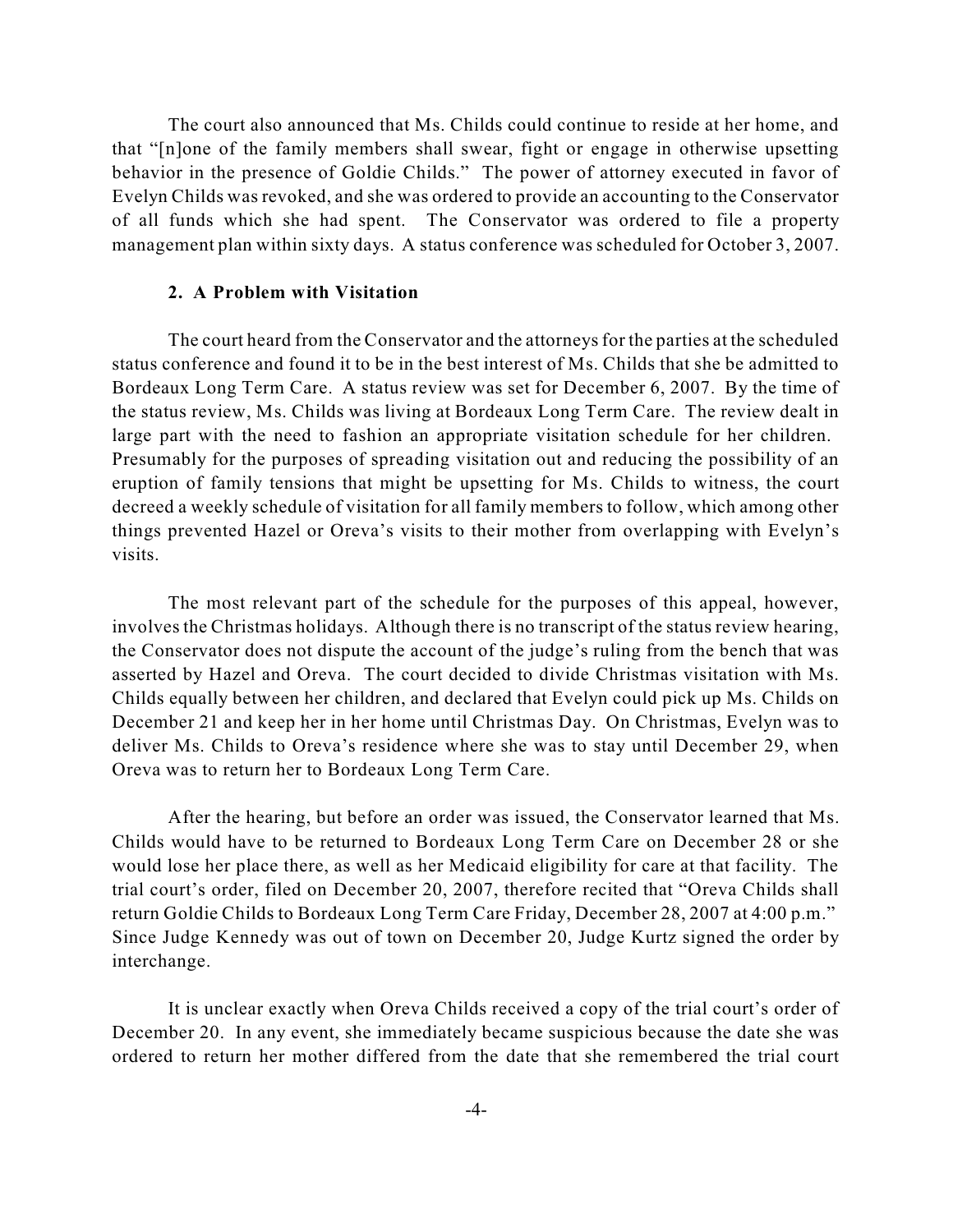announced from the bench, and the order was signed by a different judge. She did not return Ms. Child to the facility by the ordered time, thereby forcing the Conservator to expend time and effort to protect the rights of her ward. Over the course of seven hours, Ms. Stuart made numerous phone calls to the homes of Oreva and Hazel to request the return of her ward, called the police to find Ms. Childs, traveled to night court to obtain a warrant for false imprisonment, had the warrant served on Oreva, picked up Ms. Childs, and returned her to Bordeaux Long Term Care.

## **3. Life Insurance**

The Conservator's inventory and a property management plan, which was filed on October 26, 2007, showed that Ms. Childs had very little in the way of assets and income. The only assets listed were \$1,135.26 in money on deposit, and personal property worth \$100. Ms. Childs' monthly income from Social Security and a Metro pension totaled \$895.47, both of which the Conservator assigned to Bordeaux Long Term Care. The Conservator also reported that she had applied for Medicaid on Ms. Childs' behalf, with the Medicaid payments to supplement the cost of care at Bordeaux. The Conservator noted the existence of a \$10,000 life insurance policy that Ms. Childs had received as a benefit from her job at Metro. The Conservator stated that the policy had no surrender value, and was to be used for Ms. Childs' burial expenses.

The Conservator's inventory apparently overlooked some life insurance, for on January 11, 2008, she filed a motion to liquidate five American General Life Insurance Company policies owned by Ms. Childs, with a total cash surrender value of \$4,067. The Conservator stated that Ms. Childs had received Medicaid approval, conditional upon the liquidation of all assets greater than the allowed amount of \$2,000. The Conservator also noted that Evelyn had purchased a burial plot for Ms. Childs, and she accordingly asked the trial court to approve the liquidation of the five policies, with the proceeds to be applied to the purchase of funeral and burial arrangements for Ms. Childs. After a hearing, the trial court granted the Conservator's motion.

The next significant pleading in the record was a petition filed by Hazel and Oreva on March 19, 2008, to have the court remove Jeanan Mills Stuart as the Conservator for their mother, and to appoint Hazel and Oreva in her stead as co-Conservators. The petitioners asserted that the family had overcome the strife that had led to the appointment of Ms. Stuart, and that all of Ms. Childs' children agreed that they should be appointed as co-Conservators. They attached to their petition affidavits to that effect, signed by each of the children. All the affidavits were notarized by Tameka Childs, Ms. Childs' granddaughter.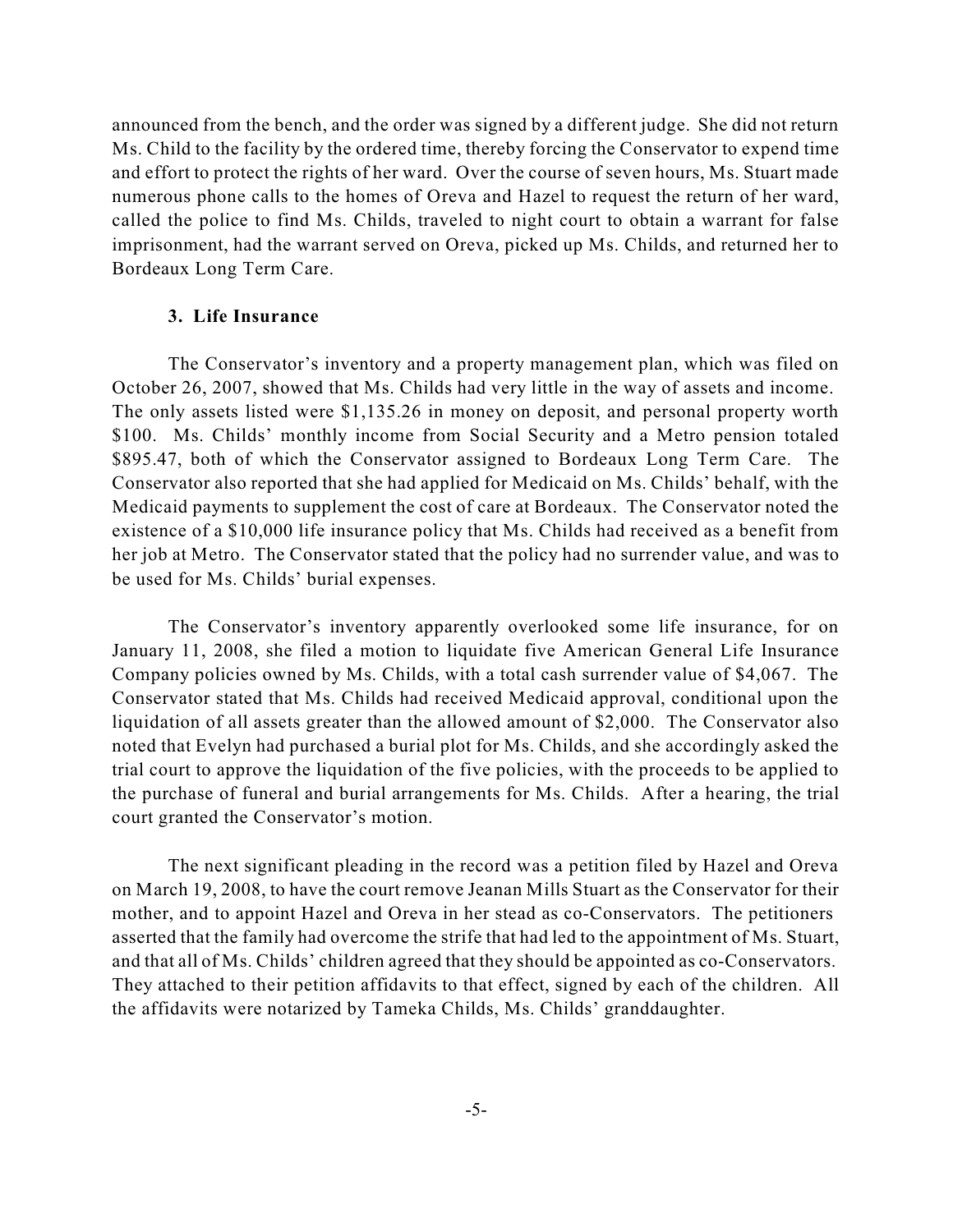The petitioners also asked the court to waive the posting of the bond that is normally required, because the value of Ms. Childs' property did not exceed the sum of \$10,000. *See* Tenn. Code Ann. § 34-1-105(b). The court conducted a hearing on April 3, 2008, but did not rule on the merits of the petition, because the Conservator had not yet received the benefit of the full amount of time permitted by law to file a responsive pleading "or otherwise put the matter in controversy ripe for a hearing on the merits." The court also noted that Evelyn was not present at the hearing and that there was no proof of service upon her. The court specifically ordered the petitioners to "bear all costs, including the necessary fees and expenses of the Conservator, relating to this petition, in the event that the co-petitioners pursue this petition and fail."

On May 9, 2008, the Conservator filed a motion to change the beneficiary of Ms. Childs' \$10,000 Life Insurance Policy. She asserted that the policy designated Oreva as the beneficiary to provide funds for the funeral and burial of Ms. Childs, but that since a preneed funeral policy had already been purchased from the proceeds obtained by the liquidation of the life insurance policies held by American General Life Insurance Company, and since Evelyn had purchased a burial plot for Ms. Childs, the policy was no longer needed for that purpose. The Conservator accordingly asked the court to name the estate of Ms. Childs as the beneficiary of the policy. Four days later, before the court could hear the Conservator's motion, Ms. Childs died.

After Ms. Child's death, Oreva collected the \$10,000 death benefit from her mother's life insurance policy. She used \$5,159.43 from the proceeds to pay for additions to her mother's funeral and another \$988.87 for a headstone. She divided the remainder of the proceeds between the children of Ms. Childs and her granddaughter Tameka.

## **4. The Conservator's Fees**

On July 23, 2008, Jeanan Stuart filed a notice of suggestion of death in the trial court, and a motion for entry of an order awarding her the fees and costs she incurred in her capacity as Conservator for Goldie Childs. An affidavit attached to the motion listed her hours and rates (70.35 hours at \$200 per hour) and postage and copying expenses of \$74.58. The total amount requested was \$14,144.58. The court ordered that Ms. Stuart be paid the funds remaining in Ms. Childs' Conservatorship account, which amounted to \$836.69, and it scheduled a hearing on her remaining fees.

The hearing was conducted on September 25, 2008. In the order resulting from that hearing, the trial court declared that the fees and expenses submitted by Ms. Stuart were reasonable and necessary, and that the \$836.69 which Ms. Stuart had already been paid reduced the obligation of the estate to \$13,307.89. The court also found that the estate of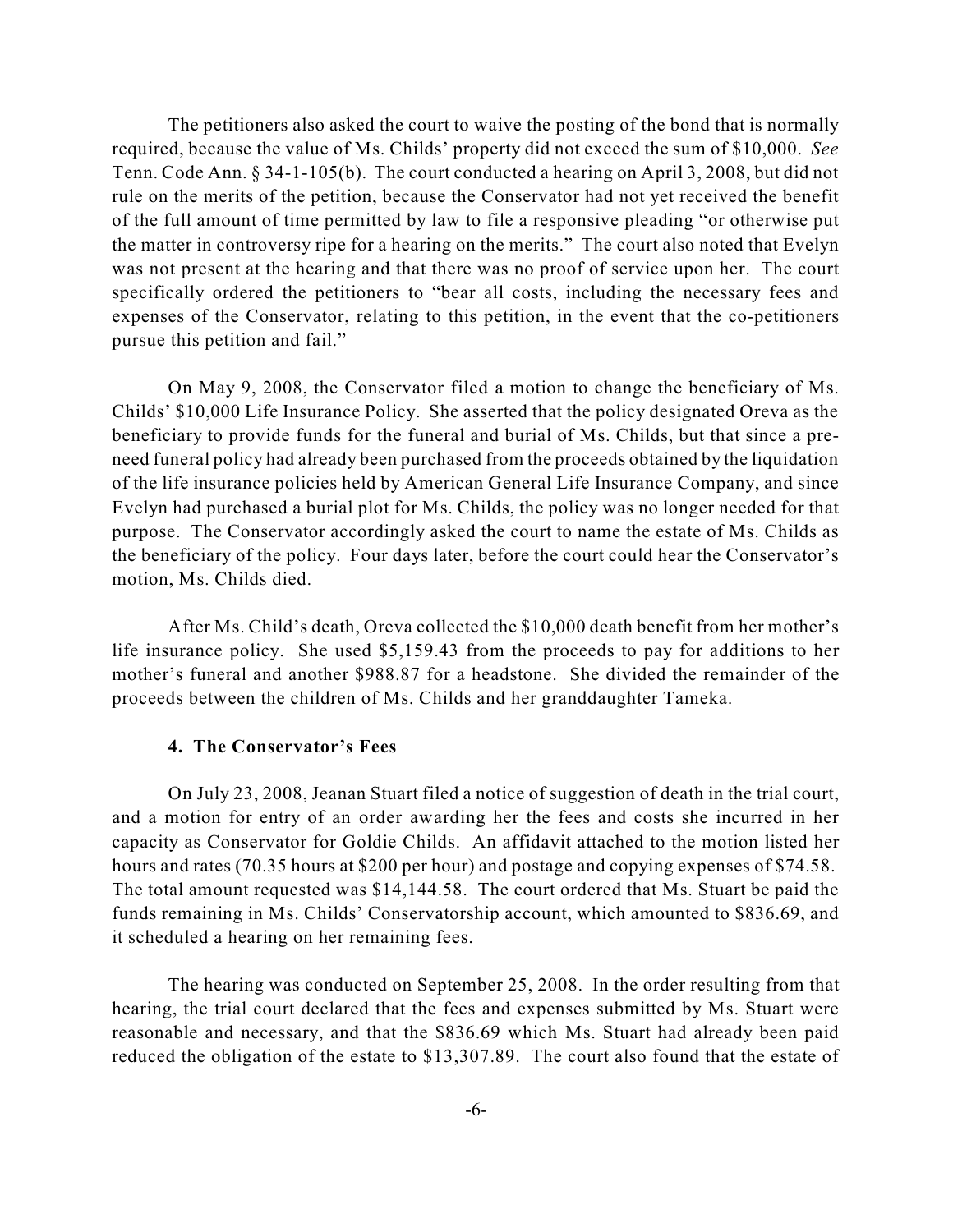Goldie Childs was insolvent at the time of her death, so it declared the unpaid part of the Conservator's fees to be uncollectible, but it rendered two judgments totaling \$4,330 against Hazel and Oreva Childs.

One judgment was in the amount of \$1,830, and was assessed against Oreva Childs alone. The court declared that this was the amount of fees and expenses "directly attributable to the actions of Oreva Childs in her refusal to return Mrs. Childs to the care of Bordeaux Long Term Care." The court also awarded Ms. Stuart \$2,500 "against the original petitioners, Hazel Childs and Oreva Childs, jointly and severally, as costs in lieu of a proper surety bond." This appeal followed.

## **II. ANALYSIS**

#### **1. The Judgment Against Oreva Childs**

On appeal, Oreva Childs urges us to reverse the \$1,830 judgment against her. She does not deny that her failure to return her mother to Bordeaux Long Term Care by the time set out in the trial court's order forced the Conservator to expend a great deal of time and effort in order to preserve her mother's right to continue her care under Medicaid. She contends, however, that she did not intend to cause such a result. She argues, rather, that she thought the order was mistaken or was part of some devious scheme, because it contained a date for her mother's return that was different from the date the judge announced from the bench, and because the signature at the bottom of the order was that of a different judge from the one who heard the case.

Her lack of bad intent, however, does not excuse her disobedience of the order. Parties over whom a court has jurisdiction are obligated to obey the orders of that court, even if they do not agree with those orders or do not believe that those orders are valid. *State v. Jones*, 726 S.W.2d 515, 517 (Tenn. 1987); *Johnson v. Johnson,* 499 S.W.2d 268, 271-72 (Tenn. Ct. App. 1973); *State v. Sammons*, 656 S.W.2d 862, 869 (Tenn. Crim. App. 1982).

Even a good faith belief that a trial court's order is erroneous is not a defense to a charge of criminal contempt. *Frye v. Frye,* 80 S.W.3d 15, 18-19 (Tenn. Ct. App. 2002). Thus, Oreva Childs' failure to obey the order without further action by the Conservator and the courts could factually support a finding of contempt. Tenn. Code Ann. § 29-9-102(3). However, no petition for contempt was filed herein, the procedures mandated by Tenn. R. Crim. P. 42 were not followed, and the amount of the judgment did not comply with Tenn. Code Ann. § 29-9-103.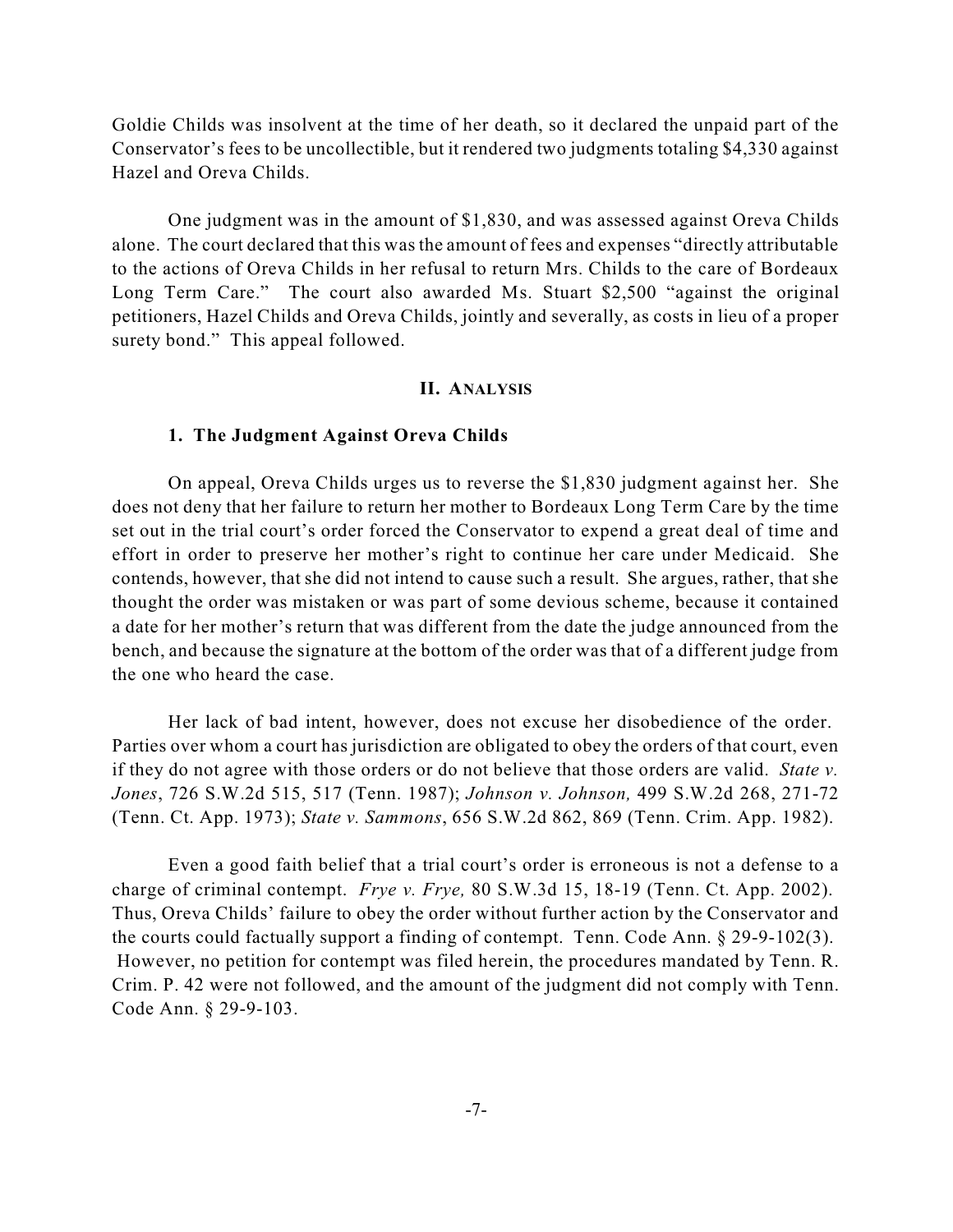The trial court did not indicate that the judgment against Oreva Childs was a sanction for contempt, and as discussed above, the record would not support such a finding. We can find no other authority for the judgment. Accordingly, we must vacate the trial court's judgment against Oreva Childs individually.

#### **2. The Judgment Against Hazel and Oreva Childs, Jointly and Severally**

After Hazel and Oreva filed their petition to be appointed as co-conservators in place of Ms. Stuart, the trial court declared that it would excuse Hazel and Oreva Childs from posting a bond in light of the meager economic means of the ward. However, it cautioned them that they would have to "bear all costs, including the necessary fees and expenses of the Conservator, relating to this petition, in the event that the co-petitioners pursue this petition and fail."

Ms. Childs passed away before Hazel and Oreva's petition was heard, and the court followed through on its warning by awarding Ms. Stuart \$2,500 against the two women "jointly and severally, **as costs in lieu of a proper surety bond**." (emphasis added). However, we find no statutory requirement that petitioners must file the type of bond at issue.

Tennessee Code Annotated § 34-1-105(a) requires that a party **named as a fiduciary** post a bond "in an amount equal to the sum of the fair market value of all personal property [of the ward] and the amount of the anticipated income from all property, including the real property for one  $(1)$  year." The purpose of the bond is to protect the assets of the ward in the event that the conservator steals or misapplies the ward's funds in violation of his or her fiduciary duty. *See*, generally, *Guardian and Ward*, 14 TENN.JUR. § 31.

Since Hazel and Oreva were never appointed as fiduciaries, the obligation to post a bond under Tenn. Code Ann. § 34-1-105(a) never arose as to them. It follows that there can be no foundation for any sanction imposed upon them for failure to meet an obligation that never arose. Thus, the trial court's reference to a proper surety bond was misplaced.

The law does, however, allow certain costs to be charged against a party whose petition to be named as a fiduciary is denied. Tenn. Code Ann. § 34-1-114 reads in relevant part,

 ${}^5$ An exception to the requirement of a bond is found in Tenn. Code Ann. § 34-1-105(b) (2), which allows the trial court, in its discretion to waive the bond in circumstances when the total value of the ward's property does not exceed \$10,000. The trial court made such a waiver, but it was without effect since Oreva and Hazel Childs were not appointed as conservators.